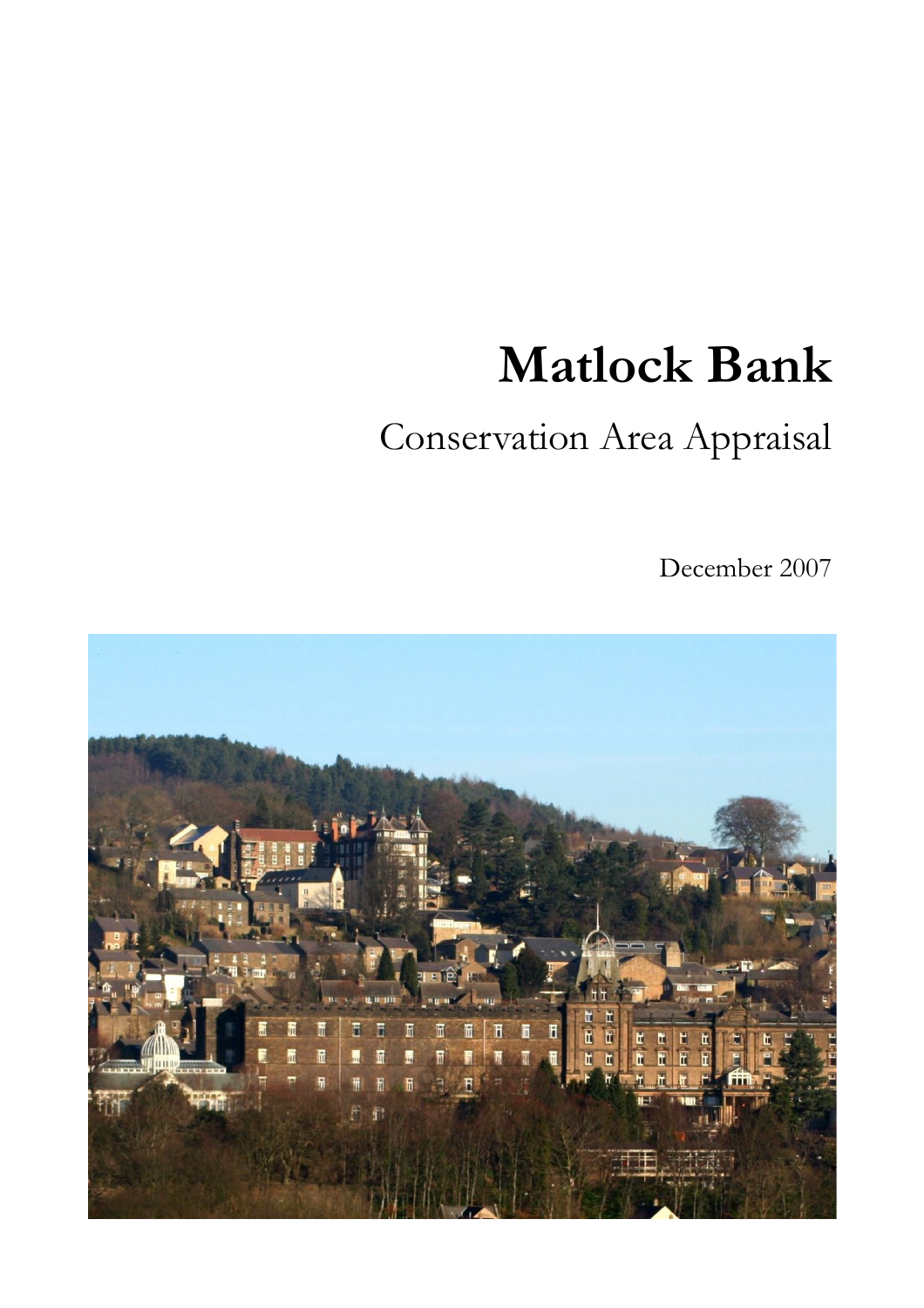## **MATLOCK BANK**

page

#### **CONSERVATION AREA APPRAISAL**

|     | <b>Summary</b>                                                                                                                                                                       | 1                |
|-----|--------------------------------------------------------------------------------------------------------------------------------------------------------------------------------------|------------------|
| 1.  | <b>Matlock Bank in Context</b>                                                                                                                                                       | $\boldsymbol{2}$ |
| 2   | <b>Origins &amp; Development</b><br>Topography & Geology<br><b>Historic Development</b>                                                                                              | 3                |
| 3.  | <b>Archaeological Significance</b>                                                                                                                                                   | 12               |
| 4.  | <b>Architectural and Historic Quality</b><br><b>Key Buildings</b><br>Building Materials & Architectural Details                                                                      | 13               |
| 5.  | <b>Setting of the Conservation Area</b>                                                                                                                                              | 44               |
| 6.  | <b>Landscape Appraisal</b>                                                                                                                                                           | 47               |
| 7.  | <b>Analysis of Character</b>                                                                                                                                                         | 67               |
| 8.  | <b>Negative Factors</b>                                                                                                                                                              | 77               |
| 9.  | <b>Neutral Factors</b>                                                                                                                                                               | 82               |
| 10. | <b>Justification for Boundary</b><br><b>Recommendations for Amendment</b>                                                                                                            | 83               |
| 11. | <b>Conservation Policies</b><br><b>National Planning Guidance</b><br><b>Regional Planning Guidance</b><br><b>Local Planning Guidance</b><br><b>Appendix 1 Statutory Designations</b> | 87               |

Sections 1-5 & 7-10 prepared by **Mel Morris Conservation**, Ipstones, Staffordshire ST10 2LY on behalf of **Derbyshire Dales District Council**

All photographs within these sections have been taken by Fiona Reynolds © or Mel Morris ©

(Listed Buildings)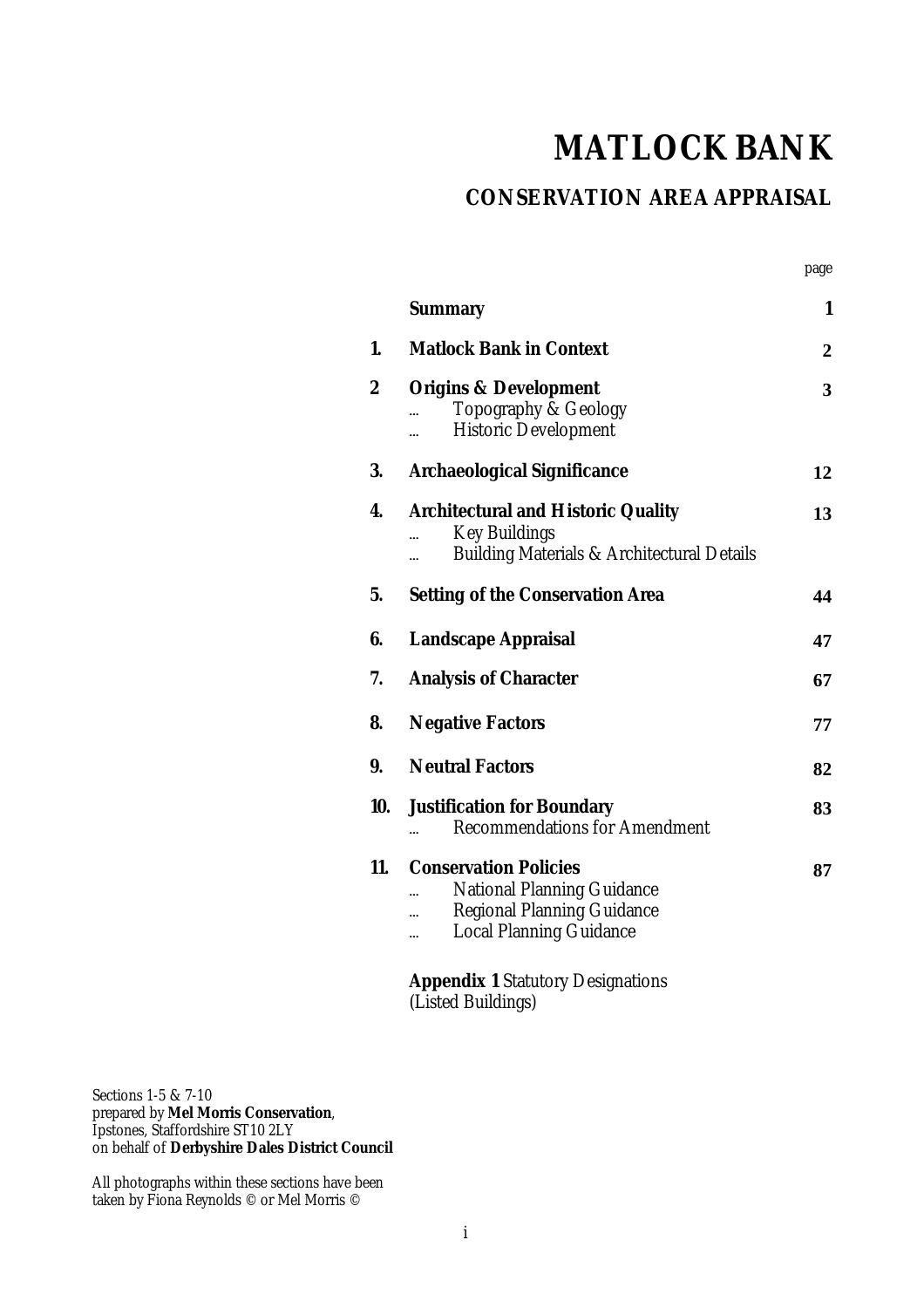### MATLOCK BANK

#### CONSERVATION AREA APPRAISAL

#### List of Figures

|              | Fig. 1 Aerial Photograph                                                                                                                                                                                 |
|--------------|----------------------------------------------------------------------------------------------------------------------------------------------------------------------------------------------------------|
| Fig. $2$     | Matlock Bank in the Derbyshire Dales                                                                                                                                                                     |
| Fig. $3$     | <b>Matlock Bank Conservation Area</b>                                                                                                                                                                    |
| Fig. $4$     | <b>Matlock Tithe Map of 1848</b>                                                                                                                                                                         |
| Fig. $5$     | First edition Ordnance Survey map of 1876                                                                                                                                                                |
|              | Fig. 6 Matlock Bank Main Hydros<br>based on second edition Ordnance Survey map of<br>1899                                                                                                                |
|              | Fig. 7 Building Chronology                                                                                                                                                                               |
| Fig. $8$     | <b>Planning Designations: Trees and Woodlands</b>                                                                                                                                                        |
|              | Fig. 9 Appraisal Zones                                                                                                                                                                                   |
|              | Fig. 10 Relationship of Structures & Spaces                                                                                                                                                              |
|              | Fig. 11 Conservation Area Boundary - proposed extensions<br>and exclusions                                                                                                                               |
|              | Fig. 12 Conservation Area Boundary<br><b>Approved December 2007</b>                                                                                                                                      |
|              | List of Historic Illustrations & Acknowledgements                                                                                                                                                        |
| <b>Pl. 1</b> | Extract from British Geological Survey Solid & Drift Geology<br>Matlock map (Special Sheet)<br>(Reproduced by permission of the British Geological Survey. ©<br>NERC. All rights reserved. IPR/87-13CGC) |
| Pl. 2        | Extract from Sanderson's Map "Twenty Miles round<br>Mansfield" 1835<br>(courtesy of the Local Studies Library, Derbyshire County Council)                                                                |
| Pl.3         | <b>Engraving of Matlock Bridge, 1795</b><br>(by kind permission of Buxton Museum and Art Gallery)                                                                                                        |
| <b>Pl.</b> 4 | Indicative sketch of early routes                                                                                                                                                                        |
| Pl. 5        | Nineteenth Century engraving of Matlock Bank<br>(courtesy of Derby Local Studies Library)                                                                                                                |

- Pl. 6 Engraving of Matlock Bank, 1862 (by kind permission of Buxton Museum and Art Gallery)
- Pl. 7 Rockside Hydro Letterhead, c.1910 (courtesy of the Local Studies Library, Derbyshire County Council)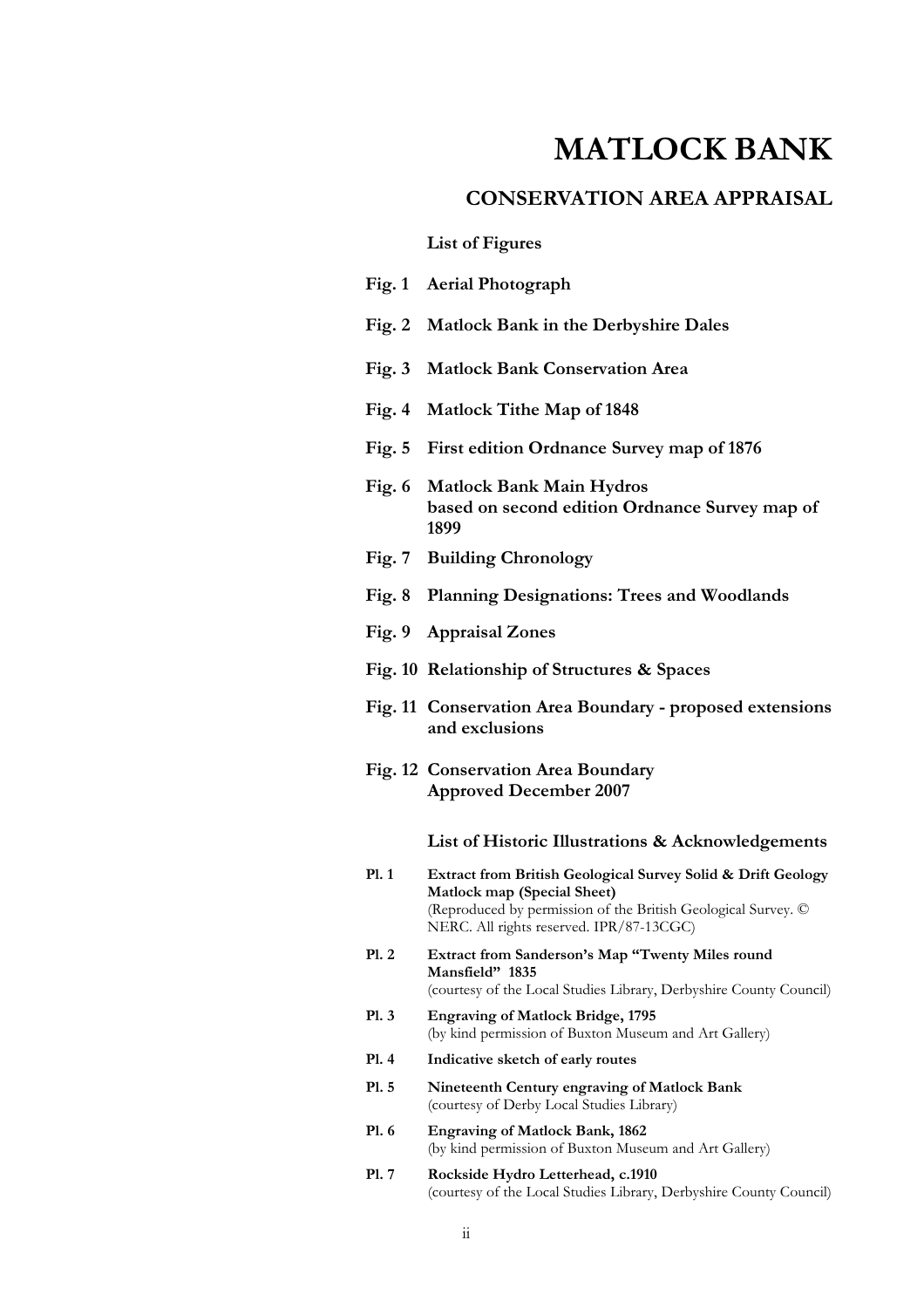## **MATLOCK BANK**

#### **CONSERVATION AREA APPRAISAL**

#### **List of Historic Illustrations & Acknowledgements continued**

- **Pl. 8 Extract from first edition Ordnance Survey map of 1876**
- **Pl. 9 Postcard of Smedleys Hydro, 1913**  (courtesy of the Local Studies Library, Derbyshire County Council)
- **Pl. 10 Engraving of Rockside Hydro, 1877**  (courtesy of the Local Studies Library, Derbyshire County Council)
- **Pl. 11 Photograph of Rockside Hydro c.1910**  (courtesy of the Local Studies Library, Derbyshire County Council)
- **Pl. 12 Engraving of Bridge Hall Hydro, c.1893**  (by kind permission of the Arkwright Society)
- **Pl. 13 Engraving of Matlock House Hydro, 1870**  (by kind permission of Buxton Museum and Art Gallery)
- **Pl. 14 Photograph of Lilybank Hydro (undated)**  (courtesy of the Local Studies Library, Derbyshire County Council)
- **Pl. 15 Postcard of Jeff's Poplar Hydro, postmarked 1909**  (courtesy of the Local Studies Library, Derbyshire County Council)
- **Pl. 16 Engraving of Malvern House Hydro, c.1893**  (by kind permission of the Arkwright Society)
- **Pl. 17 Photograph of Matlock Bank c1890-1900**  (contributed by Mr C Arkle)